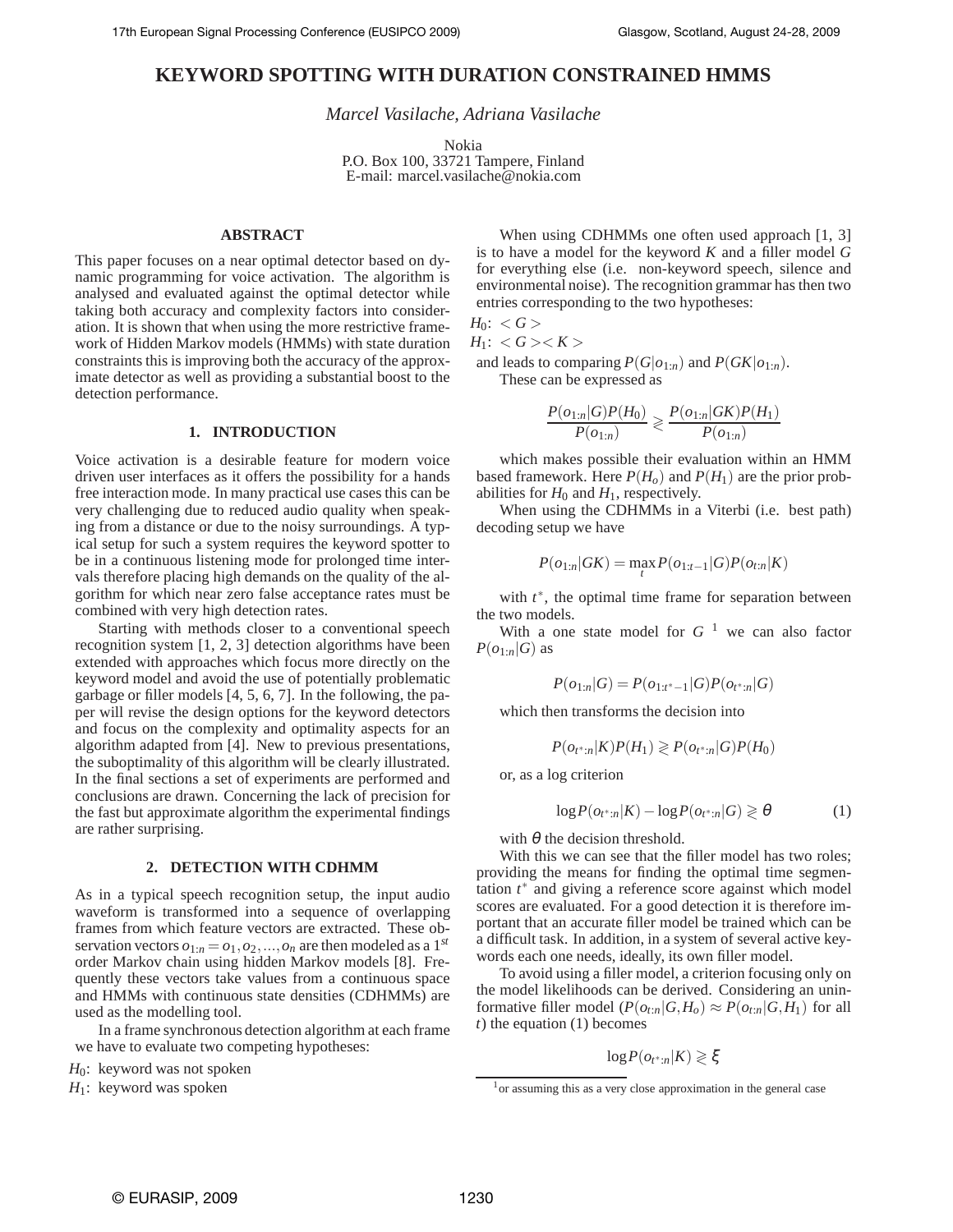where we are still faced with the task of finding the optimal time segmentation for *K*. Since we must find it without the help of a filler model an acceptable method for comparing hypotheses with different frame lengths can search for the maximal average log likelihood per frame as in:

$$
\max_{t \le n} \frac{\log P(o_{t:n}|K)}{n-t+1} \ge \delta
$$
 (2)

# **3. VITERBI ALGORITHM**

#### **3.1 Notations and algorithm**

As mentioned in the previous section, the value  $P(o_{1:n}|K)$ for the optimal state sequence is found using the Viterbi algorithm. Let us consider a CDHMM having *S* states with parameters  $(\pi, A, B)$  where  $A_{ik}$  is the log transition probability from state *i* to *k*,  $B(o|s_k)$  gives the log of the state emission likelihood for all  $k \in \overline{1, S}$  and  $\pi_k$  gives the initial log probability for state *k*. If we denote  $P(o_{1:n}|s_k)$  the likelihood of generating the observation sequence *o*1:*<sup>n</sup>* while being at frame *n* in state  $s_k$  the Viterbi algorithm recursively computes these values for all model states as described below.



# **3.2 Token passing formulation**

In a token passing formulation [9], each state has associated a token with the value

$$
T_{s_k}(n)=\log P(o_{1:n}|s_k)
$$

If we denote by  $s_0$  a "virtual" entry state and we extend the transition matrix with a zero'th line such that  $A_{0k} = \pi_k$ the algorithm can be rewritten as

**Initialization** for all  $k \in \overline{1, S}$ 

$$
\begin{array}{l} T_{s_0}(0)=0 \\ T_{s_k}(0)=-\infty \end{array}
$$

**Recursion**  $n \geq 1$  and for all  $k \in \overline{1, S}$ 

$$
T_{s_0}(n) = -\infty
$$
  
\n
$$
T_{s_k}(n) = B(o_n|s_k) + \max_{i \in \overline{0, S}} \{T_{s_i}(n-1) + A_{ik}\}
$$

Let us denote by  $C_{\overline{0}}(A)$  the number of elements in *A* for which the probability is non zero hence the log is greater than −∞ and including them in the maximization search makes sense. In this case if we evaluate the cost of a comparison to be similar to an addition and we leave out the costs for the *B* functions we can count the number of operations required by the algorithm above at  $2C_{\overline{0}}(A)$  additions per frame.

In terms of memory the algorithm requires the storage of two  $S + 1$  sized arrays of token values for the consecutive time instants  $n-1, n$ . However, when the transition matrix has no cycles, as it is often the case for the speech recognition word models, one single array with a proper state updating sequence is enough.

# **4. NORMALIZED VITERBI ALGORITHMS**

### **4.1 Accurate algorithms**

In a direct approach, finding the optimum for equation (2) would require running in parallel *n*−*tmin* +1 forward Viterbi algorithms where *tmin* is a minimal time instant where the search is started, assuming a maximal feasible length for the keyword *K*. Token values need to be stored for all the searched lengths. Even if a minimum feasible duration is considered, the memory requirements or number of computations are not reduced since state scores need to be buffered for  $n - t_{max} + 1$  frames and one minimum length Viterbi search has to be ramped up each frame.

A better solution consists in buffering the state scores for  $n - t_{min} + 1$  frames and running the Viterbi algorithm <sup>2</sup> on a time reversed model starting with the current frame *n* down to *tmin*.

Both cases require similar storage and computational complexity. The computation required is of  $2(n - t_{min} + t_{min}))$ 1) $C_{\overline{0}}(A)$  additions while  $(n - t_{min} + 2)S$  values need to be stored.

#### **4.2 Approximate algorithm**

Closely following the approach at subsection 3.2, the approximate search has two values updated for each state at each frame. These are the cumulative log likelihood, as in the token passing algorithm and the length, in frames, of the summation. In this case locally optimal decisions are taken at each state for propagating the values for which the frame normalized likelihood is highest. In contrast with the previous algorithm, the entry state is left active during each frame of the search allowing the propagation of hypotheses with variable lengths for the state sequences.

**Initialization** for all  $k \in \overline{1, S}$ .

$$
\begin{array}{ll} T_{s_0}(0)=0 & L_{s_0}(0)=0 \\ T_{s_k}(0)=-\infty & L_{s_k}(0)=0 \end{array}
$$

**Recursion**  $n \geq 1$  and for all  $k \in \overline{1, S}$ .

$$
T_{s_0}(n) = 0 \quad L_{s_0}(n) = 0
$$

$$
i^* = \underset{i \in \overline{0, S}}{\operatorname{argmax}} \left\{ \frac{B(o_n|s_k) + T_{s_i}(n-1) + A_{ik}}{L_{s_i}(n-1) + 1} \right\}
$$

$$
T_{s_k}(n) = B(o_n|s_k) + T_{s_{i^*}}(n-1) + A_{i^*k}
$$

$$
L_{s_k}(n) = L_{s_{i^*}}(n-1) + 1
$$

# **4.3 Computational benefits**

Counting the number of operations each frame we have  $C_{\overline{0}}(A)$  increments,  $C_{\overline{0}}(A)$  divisions and  $3C_{\overline{0}}(A) - S$  additions, assuming again equal costs for additions and comparisons. Even ignoring how we weight the costs for each operation type we can notice that this algorithm is considerably more expensive than the conventional Viterbi search but substantially less complex than the accurate methods from subsection 4.1.

<sup>&</sup>lt;sup>2</sup>in a slightly modified initialization and terminal condition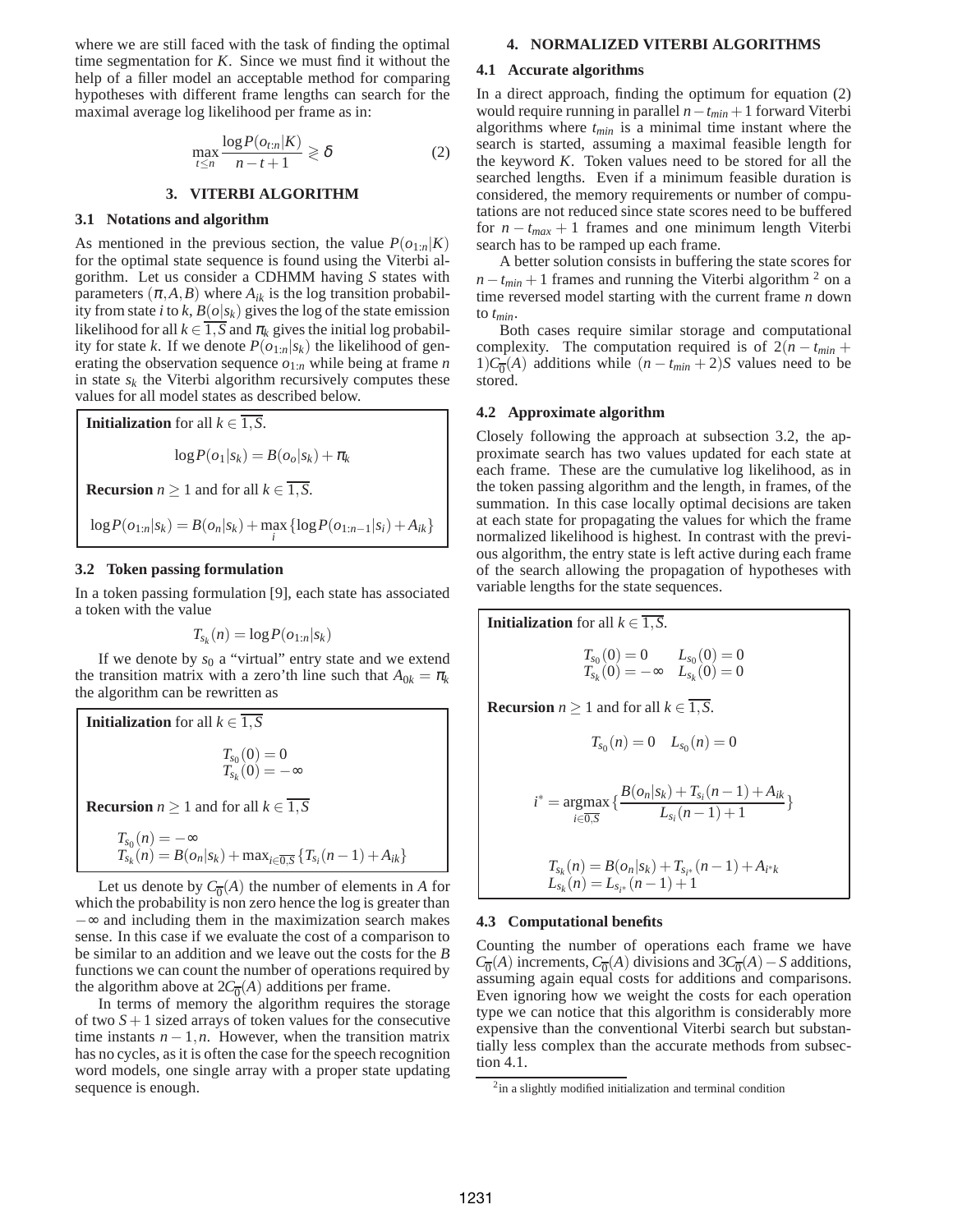

Figure 1: Local decision point

#### **4.4 Sub-optimality and duration constrained models**

Since the objective function does not satisfy the dynamic programming optimality condition the algorithm is not guaranteed to produce the optimal result. We can illustrate this with a simple drawing in figure 1 where we have decided at time *t* in favor of the path starting at  $t_0$ . By  $T_0$  and  $T_1$  we denote the token values among which we have made the selection and by  $T_{\Delta}$  the remaining log likelihood increment until  $t_n$ . We denote the path lengths as  $L_i = t - t_i + 1, i = 0, 1$  and  $L_{\Delta} = t_n - t$ .

Due to the local decision at *t* we have  $T_0/L_0 \geq T_1/L_1$  and at  $t_n$  we have the confidence equal to  $(T_o + T_\Delta)/(L_o + L_\Delta)$ . Was the decision at *t* optimal considering the time  $t_n$ ?

$$
(T_o + T_\Delta)/(L_o + L_\Delta) \geq (T_1 + T_\Delta)/(L_1 + L_\Delta)
$$

We can transform the previous comparison into

$$
\frac{T_0}{L_0} + \frac{T_0}{L_0} \frac{L_{\Delta}}{L_1} + \frac{T_{\Delta}}{L_0} \gtrless \frac{T_1}{L_1} + \frac{T_1}{L_1} \frac{L_{\Delta}}{L_0} + \frac{T_{\Delta}}{L_1}
$$

from which we can see that only  $T_0 \geq T_1$  and  $L_0 \leq L_1$  will guarantee the desired outcome. For all other values, although there is a positive bias given by the decision at *t* the final outcome can be reversed depending on *T*<sup>∆</sup> and *L*<sup>∆</sup> which are unknown at *t*.



Figure 2: Confidence values for the optimal and sub-optimal algorithms

In practice it was observed that the algorithm gives most of the time quite close approximations. As example, in figure 2 a comparison is shown with the confidence levels for the accurate algorithm which are in the upper curve. For



Figure 3: Duration constrained and duration unconstrained states

this example typical left-to-right duration unconstrained keyword models were used. It can be seen that while preserving the detection peak significant differences are located near it. This was a typical outcome for all the samples in the testing database.

Although the duration unconstrained models are cheapest to implement, a more accurate modelling of the keywords should make use of hard duration constraints for each state. In figure 3 an example of such duration constrained state is shown against an unconstrained state on the right hand side. For the duration constrained case the states  $s_{k1}, \ldots, s_{k4}$ , share the same state emission likelihood function  $B(o|s_k)$  and the duration for the state is constrained in this example at minimum 3 or maximum 4 frames.

With duration constraints the transition matrix is larger having considerable more significant transitions to evaluate. At the same time, more token values need to be stored, one for each of the states, resulting in a substantial increase in the complexity of the algorithm. However, this cost is worthwhile since these models not only produce a much closer approximation of the confidences of the accurate algorithm but are also capable of a substantially better rejection performance as will be shown in the experimental section. When these were compared against the optimal detector on the test data the difference in the confidence values were marginal in all cases. This increased accuracy comes as result of the more constrained optimization space as well as of the fact that for each state  $s_k$  there are now much more hypotheses corresponding to  $s_{k1}, \ldots, s_{kDmax}$  which can survive the risk of an incorrect local decision.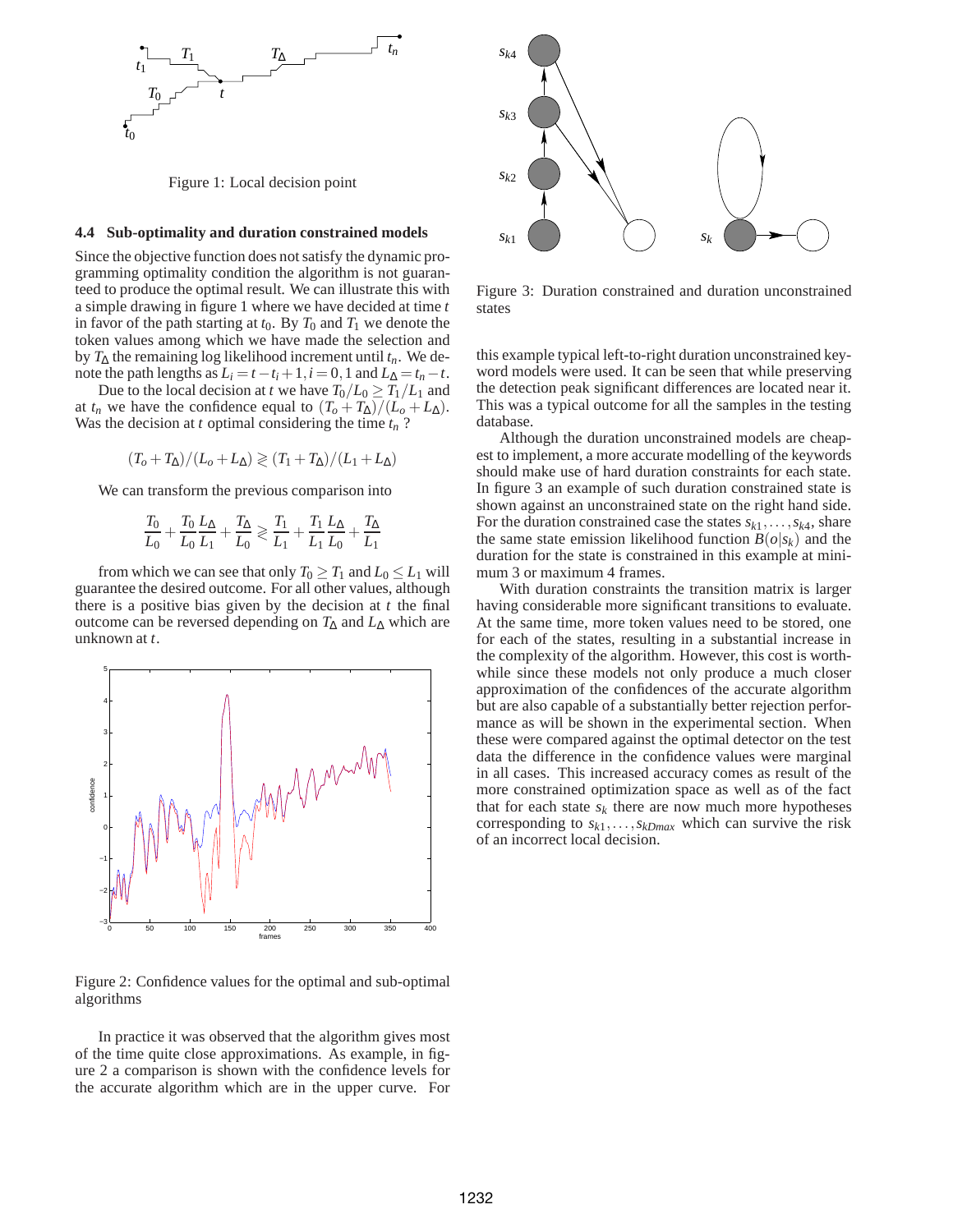### **5. THRESHOLD STABILITY**

In an ideal case, with accurate enough models, the expressions

and

$$
\max_{t \leq n} \frac{\log t \left( \sigma_{t,n} | \mathbf{1}, \mathbf{1}, \mathbf{0} \right)}{n - t + 1}
$$

 $log P(o_{t:n}|K,H_o)$ 

$$
\max_{t \leq n} \frac{\log P(o_{t:n}|K, H_1)}{n-t+1}
$$

will result in a completely separable set of values for the testing data and the threshold  $\delta$  from equation 2 will be independent on the given keyword and environment condition. In practice, the likelihood values are found to have a large variation, depending heavily on the keyword type and environment. In an attempt to stabilize such dependencies the state emission likelihoods were each frame normalized against the top scoring states in a similar approach as the on-line garbage model method from [2].

$$
B_{rank}(o|s_k) = B(o|s_k) - B^{\mathcal{Q}}(o)
$$

where  $B^{\mathcal{Q}}(o)$  is the *Q*th percentile for the distribution of the state scores for the given model  $\{B(o|s_k)|k \in \overline{1, S}\}.$ 

#### **6. EXPERIMENTS**

# **6.1 Experimental setup**

A set of experiments was conducted on an in house recorded database consisting of 8 speakers and about 60 speaker specific keywords with 12 repetitions for each out of which 3 were used for training a speaker and keyword specific CDHMM.

The feature extraction is based on 13 FFT derived MEL cepstral coefficients together with their 1st order time derivatives. For noise robustness, a feature vector normalization scheme was used as in [10]. For creating the noise testing data multi-condition noise was mixed to the original data at an SNR of about 5 dB.

The training uses a simple iterative Viterbi procedure to estimate the parameters. The number of states is decided based on the keyword length while a single Gaussian density is used for the state function  $B(o|s_k)$ . When using duration constraints these are estimated based on the trained duration unconstrained models by doing a forced alignment on the training data and taking for each state a wide enough range to fit the alignments.

### **6.2 Experimental results**

The results are presented in the Tables 1-2. For selected levels of the operating accuracy for the detectors the false acceptance percentage is displayed. Three test cases are shown: *ML*, *MLdur* and *Rankdur*. These correspond to using log likelihood scores with duration unconstrained models then with duration constrained ones and, finally, when using the rank based state likelihoods as presented in section 5. In the rank based case the value of the 90th percentile was used as reference.

From the tables we observe that in the noise free case all methods produce near flawless performance. However, it is obvious that the duration unconstrained models perform quite poorly for the noisy conditions. With duration

| Detection $(\%)$ 100 | 98 | - 95 | -90                                                                                                                                                                                     | -80 | -70 |
|----------------------|----|------|-----------------------------------------------------------------------------------------------------------------------------------------------------------------------------------------|-----|-----|
| ML.                  |    |      |                                                                                                                                                                                         |     |     |
| $ML_{dur}$           |    |      |                                                                                                                                                                                         |     |     |
| $Rank_{dur}$         |    |      | $\begin{array}{ cccc cccc } \hline 0.03 & 0.02 & 0.01 & 0.01 & 0.01 & 0.00 \\ 0.06 & 0.03 & 0.03 & 0.02 & 0.01 & 0.01 \\ 0.03 & 0.00 & 0.00 & 0.00 & 0.00 & 0.00 \\ \hline \end{array}$ |     |     |

Table 1: False acceptance rates (%) for the noise free case

| Detection $(\% )$ | <i>100</i> | 98.   | 95.              | 90.  | 80                     | 70   |
|-------------------|------------|-------|------------------|------|------------------------|------|
| ML.               | 62.76      | 32.36 | 16.05            |      | 6.21 $1.\overline{73}$ | 0.31 |
| $ML_{dur}$        | 16.01      | 6.75  | 1.34             | 0.40 | 0.10                   | 0.03 |
| $Rank_{dur}$      | 15.08      | 3.38  | 0.75             | 0.33 | 0.03                   | 0.00 |
| Rank              | 42.59      |       | 16.76 10.35 4.55 |      | 0.54                   | 0.12 |
| $Rank*$           | 46.96      |       | 18.03 11.07      | 4.31 | 0.54                   | 0.16 |

Table 2: False acceptance rates (%) in the noisy condition

constraints a substantial detection improvement is observed while with rank based scores another significant gain is seen.

In the noisy test case we also evaluated the effect of the approximate algorithm. For duration constrained models there were no practical differences when comparing an accurate confidence evaluation with the fast but approximate algorithm. However, for duration unconstrained models the results for the accurate evaluation in *Rank*∗ line are in fact slightly worse than for the fast algorithm (*Rank* line). The better performance of the approximate approach ca be explained by the fact that detection peaks are preserved while in outlier situations confidences are sometimes reduced making so for a slightly better separation of the two hypotheses.

#### **7. CONCLUSION**

In this paper we have reviewed the keyword-spotting framework when using CDHMMs as detectors. The focus was on evaluating a frame synchronous setup which does not require filler models. In addition to optimal but expensive search procedures an approximate algorithm is presented and evaluated. In this context, duration constrained CDHMMs are proposed for offering a high quality of detection in the presence of noise. In addition, the quality of approximation for the confidence values is also much better. A surprising observation concerning the approximate algorithm is that although, in general, it can give significantly lower confidences, it does preserve rather closely the detection peaks. By this, when using the duration unconstrained CDHMMs the detection performance is even slightly increased in comparison with the accurate but computationally expensive detector.